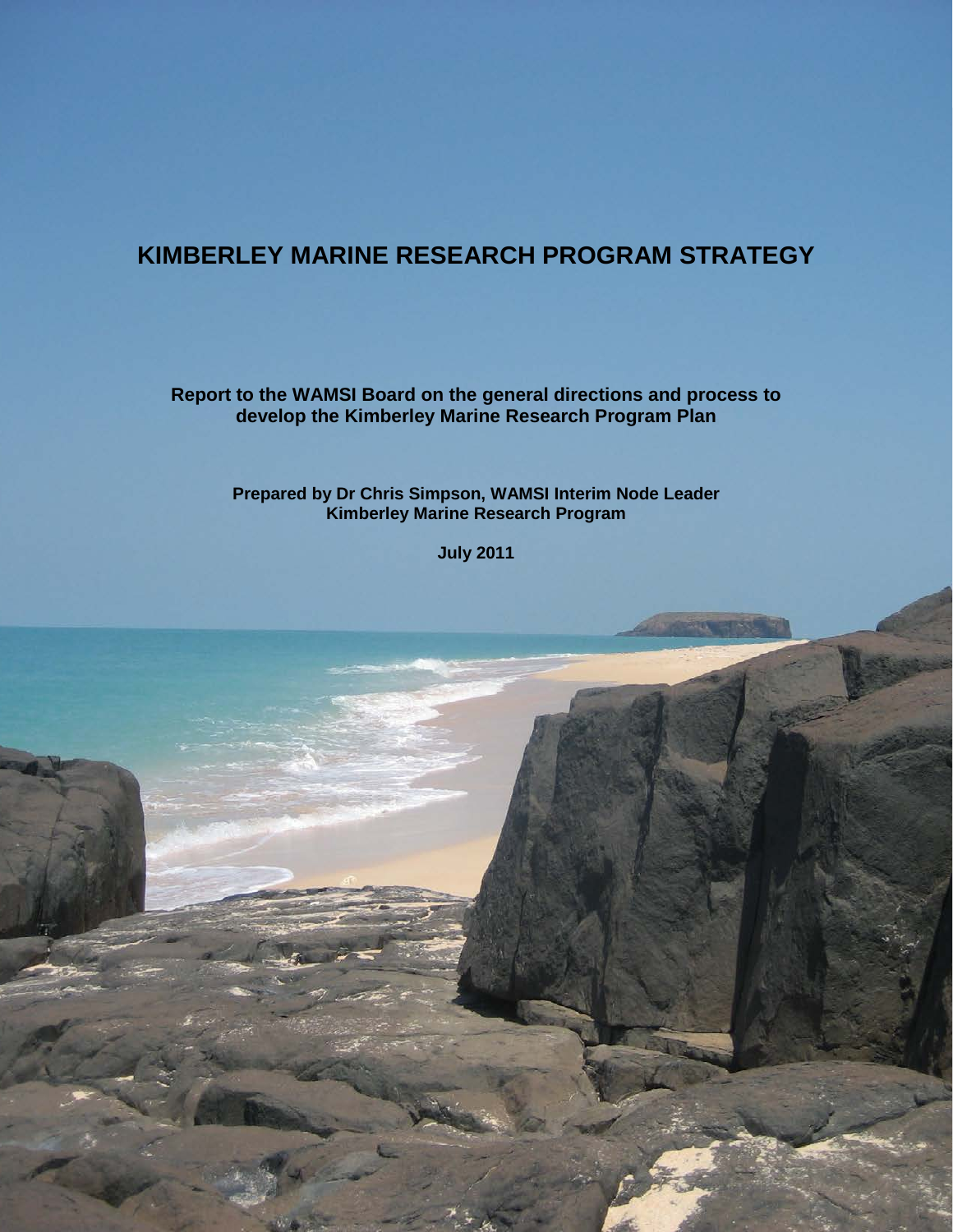#### **EXECUTIVE SUMMARY**

The draft Kimberley Marine Research Program Strategy outlines the proposed geographical emphasis, research themes, management questions/issues, nominal funding and process to develop the Kimberley Marine Research Program Plan by 31 October 2011. The Plan is a key element of the State Funding Agreement to be signed between WAMSI and the Western Australian Government in November /December 2011. The draft Strategy has been considered by the WAMSI Strategic Programs Committee and Operational Group prior to being presented to the WAMSI Board for their consideration at the 11 August 2011 meeting.

### **1. INTRODUCTION**

In May 2011 the Western Australian Government released the Kimberley Science and Conservation Strategy (KSCS) [1](#page-1-0) "… *to recognize and conserve one of the world's last great wilderness areas*". Funding for the KSCS was announced as part of the State budget on 19 May and included \$12 M over 6 years, from 2011/12, for the Kimberley Marine Research Program (KMRP)<sup>[2](#page-1-1)</sup>. The goal of the KMRP is to undertake a program of marine research to support the management of the proposed State marine parks at Camden Sound, North Kimberley, Roebuck Bay and Eighty Mile Beach and the coastal waters outside of these proposed marine parks (Figure 1). Other related State funding for the Kimberley includes funding for the Integrated Marine Observing System (IMOS) of \$2.2M for research infrastructure and  $\sim$  \$15.2 M over 4 years<sup>[3](#page-1-2)</sup>, from 2011/12, to DEC and DoF for the management of the proposed Camden Sound and Eighty Mile Beach marine parks, which includes further funds for monitoring and research activities within these marine parks. Funding for the proposed North Kimberley and Roebuck Bay marine parks will be considered in future State budgets.

Dr Chris Simpson of DEC was appointed Interim Node Leader for the KMRP at the WAMSI Board meeting on the 26 May. Action 3 from a meeting between WAMSI and DEC, DoF and DoC on 7 July 2011 was for Dr Simpson to "*Write a background paper outlining key information requirements, broad research areas and indicative levels of State Government funding* (for a program of marine research in the Kimberley) …". In subsequent discussions with the WAMSI CEO, it was agreed the document would be called the Kimberley Marine Research Program Strategy (Strategy). The purpose of the Strategy is to outline the general intent, directions and process to develop the Kimberley Marine Research Program Plan (Plan). The Plan is due in late October for inclusion in the State Funding Agreement for sign-off in November/December 2011.

The research direction in the Strategy is consistent with the KSCS and the research themes are broadly based on the December 2010 State Government Strategic Marine Research Priorities report<sup>[4](#page-1-3)</sup> which includes much of the WAMSI MRI proposal to DoC in October 2010 and other documents such as the WAMSI report *A Turning of the Tide: Science Decisions in the Kimberley-Browse Marine Region*. The institutional priorities

<span id="page-1-1"></span><span id="page-1-0"></span><sup>&</sup>lt;sup>1</sup> Kimberley Science and Conservation Strategy, Government of Western Australia, May 2011.<br><sup>2</sup> Referred to in the WA Government 2011/12 Budget as the Kimberley Science and Conservation Strategy- Western Australian Marine Science Institution.

<span id="page-1-2"></span> $3$  Further ongoing funding of \$3.7M p.a. will be provided from 2015/16.

<span id="page-1-3"></span><sup>4</sup> State Government Strategic Marine Research Priorities in relation to the Kimberley Science and Conservation Strategy and WAMSI 2, Departments of Environment and Conservation, Fisheries, Commerce and Office of the EPA, December 2010.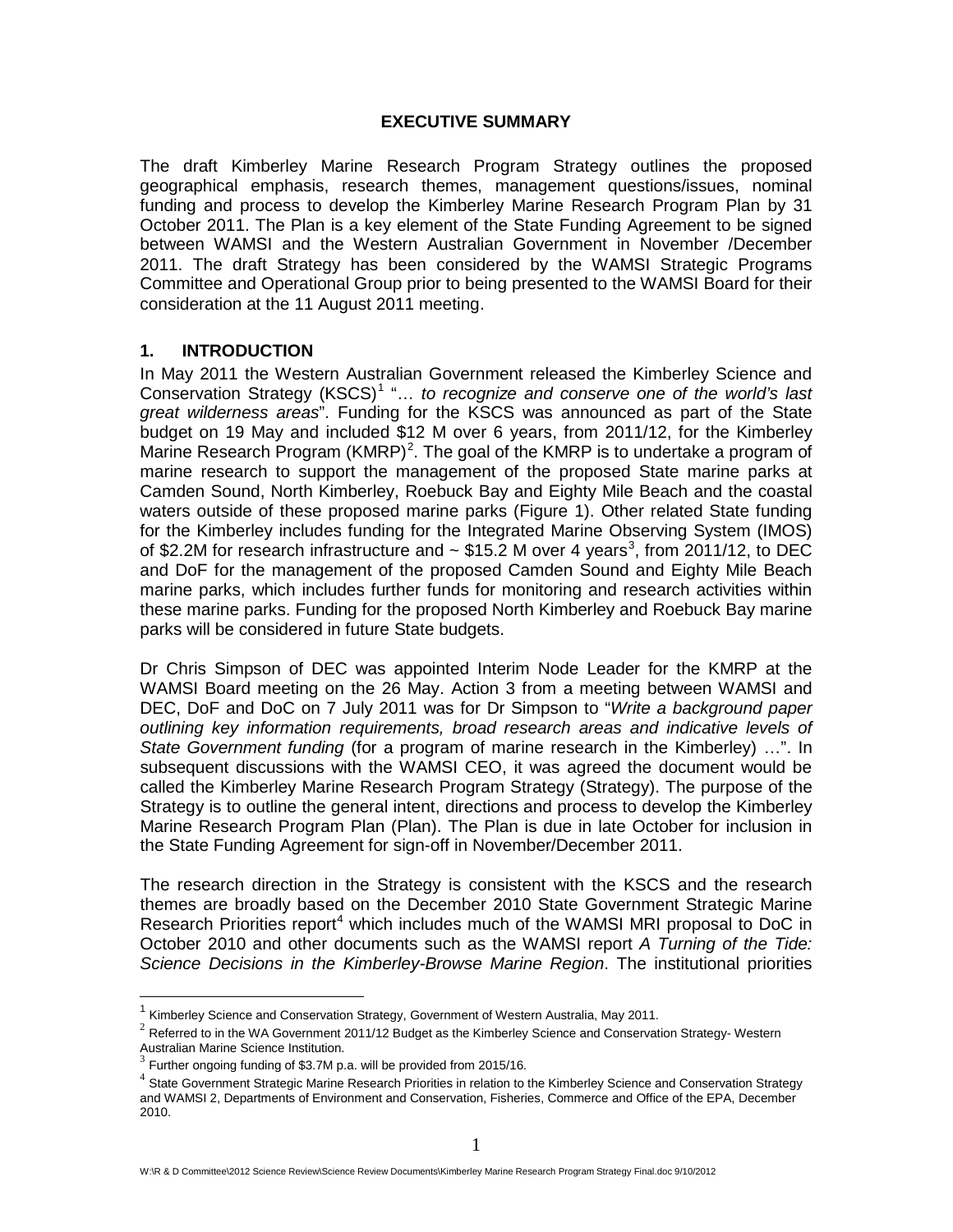**Figure 1: Map of the Kimberley showing Kimberley Science and Conservation Strategy boundary and existing and proposed Marine Parks.**

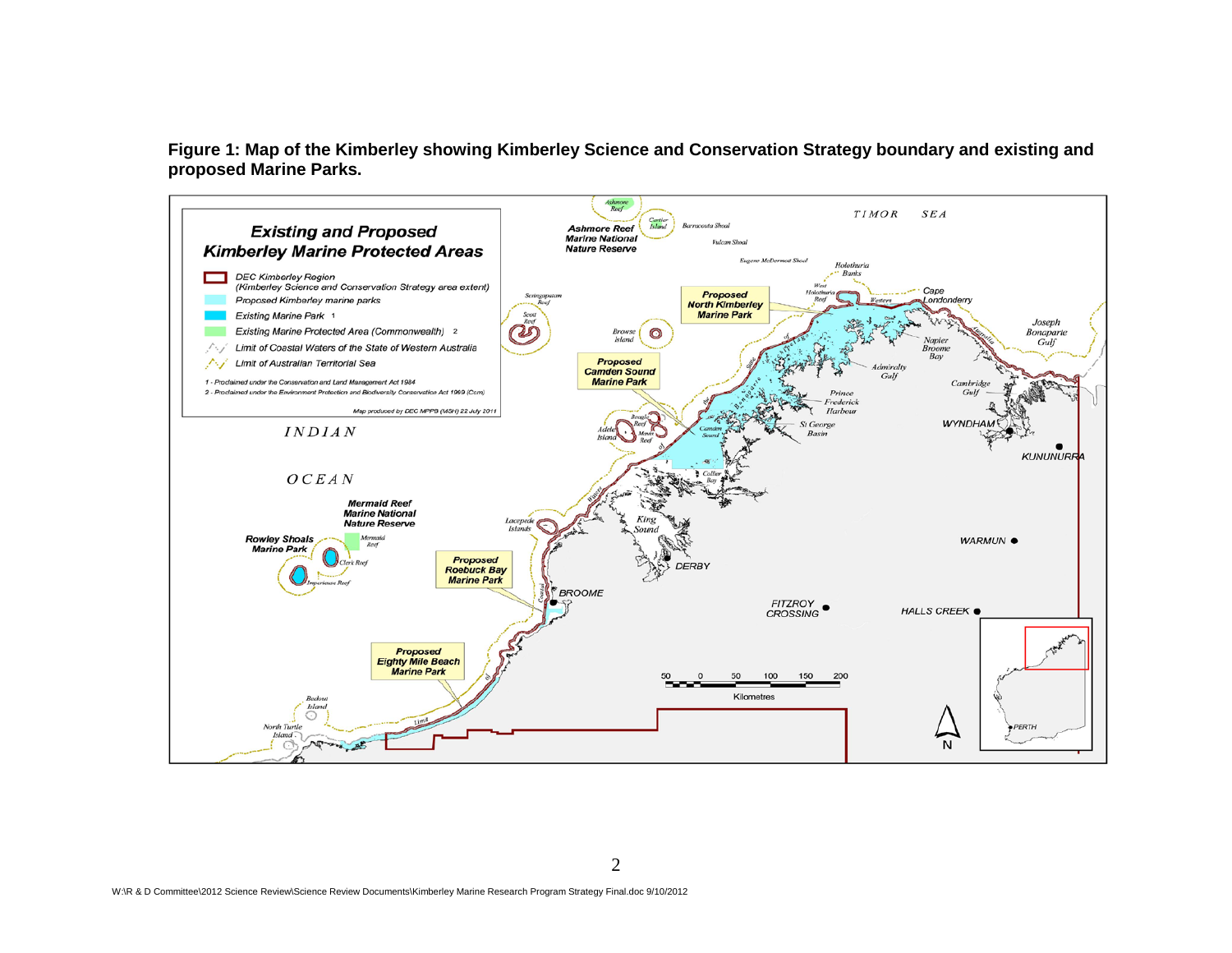of AIMS and CSIRO and the research interests of local universities have been broadly considered and further input has been provided through the WAMSI Strategic Programs Committee (SPC) and Operational Group(OP)<sup>[5](#page-3-0)</sup> meetings on 28 July and 1 August 2011, respectively.<sup>[6](#page-3-1)</sup> The interests of these organizations will be further considered through direct consultation in the development of the Plan. The response by AIMS and CSIRO to the December 2010 State priorities document confirmed the high degree of alignment between State and Commonwealth marine research priorities in the Kimberley.

The comments of the SPC and OP have been incorporated and the draft Strategy will be presented to the WAMSI Board for consideration at their meeting on 11 August 2011.

### **2. GEOGRAPHICAL EMPHASIS**

The coastal waters of the Kimberley are extensive, remote and ecologically complex. In addition, scientific knowledge about most of the area is limited. While the total investment by State and Commonwealth governments is likely to significantly exceed the \$14.2 $M<sup>7</sup>$  $M<sup>7</sup>$  $M<sup>7</sup>$ State Government investment, the total area of coastal waters is too large to investigate in its entirety. Therefore, the relative geographical emphasis of the KMRP is a critical consideration to maximize the benefits of the public investment in marine research in the Kimberley region.

The geographical 'boundary' of the Kimberley Science and Conservation Strategy is shown in Figure 1 and includes all the State coastal waters from the south-western end of Eighty Mile Beach to the Northern Territory border. As outlined above, a primary focus of the State Government funding for marine research in the Kimberley is to support the management of the proposed marine parks at Eighty Mile Beach, Roebuck Bay, Camden Sound and North Kimberley (Figure 1). The locations of these proposed marine parks should therefore be a key consideration for the geographical focus of the KMRP.

Over the past five years, significant marine environmental research has been funded by Woodside and the State and Commonwealth Governments to understand the ecology of the coastal waters off the Dampier Peninsula. This research was focused on providing an improved understanding of the potential marine environmental impacts associated with the development of an industrial hub at James Price Point. Over the same period, a major research program funded by Woodside and the Australian Institute of Marine Science investigated aspects of the ecology of Scott Reef, the largest emergent offshore coral reef ecosystem in the Kimberley. This research focused on improving the understanding of the potential impacts of developing the offshore oil and gas resources in the Browse Basin. Further marine environmental research off the Dampier Peninsula and offshore will be required and funded by industry to support the approvals process as specific development proposals undergo environmental impact assessment (EIA). Furthermore, the EIA conditional approvals process will impose marine monitoring requirements and, potentially, environmental offsets that will likely include funding for marine research and enhanced onground management (e.g. compliance programs). The State Government would seek to align these environmental offset marine research and monitoring programs with the Kimberley Marine Research Program

<span id="page-3-0"></span> $<sup>5</sup>$  The Operational Group will oversee the development of the Plan and has representatives from WAMSI, DEC, DoF, DoC, DPC and the Commonwealth agencies.</sup>

<span id="page-3-1"></span> $^6$  Other organizations such as Customs, GA, Coastwatch, Navy, RMP and int'l initiatives in N Aust (e.g. AFTSEA) will be assessed for synergies with the KMRP.  $\frac{7}{7}$  Includes \$2.2 M for IMOS.

<span id="page-3-2"></span>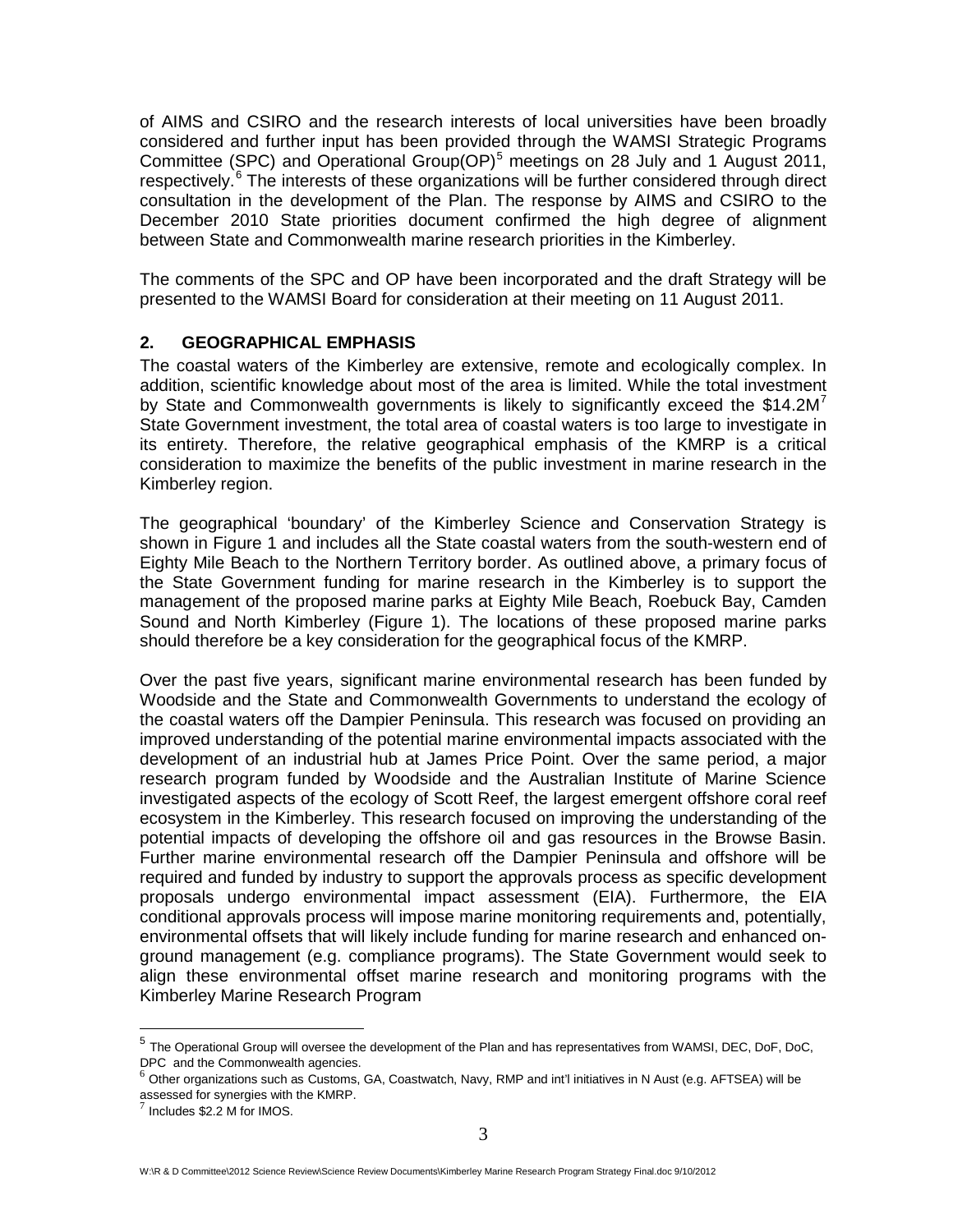While acknowledging the entire area of the KSCS is worthy of some level of research attention, it appears from the above that the **highest geographical priority of the KMRP would logically be the area from Carnot Bay[8](#page-4-0) , on the central Dampier Peninsula, to Cape Londonderry**. This is the most ecologically complex and representative area of the majority of the Kimberley coastal waters and relatively little is known, scientifically. In addition, marine parks are proposed over much of this area and it is extensively used by Indigenous groups and for tourism, iron ore exports, commercial and recreational fishing, aquaculture and pearling.

The extensive recent research programs in the waters off the southern Dampier Peninsula and the offshore reef systems have already developed a comprehensive knowledge base to help manage resources development in these areas. More research will be needed and funded by industry to support resource development approvals in these areas. The KMRP will also provide an important regional perspective for the recent and future site-specific studies around the southern Dampier Peninsula. In particular, the KMRP will provide a more detailed understanding of current and future human usage, particularly recreational fishing, and current and future impacts on fish stocks and habitats in this area (and across the region). This will inform the development of compliance programs to manage the significant increase in projected use.

While the areas off Eighty Mile Beach and Roebuck Bay are ecologically less complex than most of the Kimberley, both have high conservation significance, support high recreational use, are relatively poorly studied and are proposed as marine parks. Hence, both deserve some level of attention from the KMRP. The least known of the Kimberley coastal waters is the area east of Cape Londonderry to the NT border, although significant research has been undertaken in the nearby Joseph Bonaparte Gulf and the impacts of the damming of the Ord River on downstream mangroves are well known. As such, some level of research effort should occur in this area of the Kimberley.

While the principal interests of the State Government lie within the limits of State waters, the spatial scales of some key ecological processes extend into offshore waters. For this research, it is essential to consider the scales of the ecological processes rather than be constrained by administrative boundaries.

### **3. RESEARCH THEMES**

### *3.1 Overview*

The current major uses of the Kimberley coastal waters include traditional Indigenous use, marine tourism, commercial and recreational fishing, pearling, aquaculture and oil and gas and iron ore port facilities. The large area, small population, limited land access and remoteness and the relatively low level and localized nature of most of the commercial and non-commercial activity has resulted in minimal anthropogenic disturbance to much of the Kimberley marine environment. This is unlikely to change significantly over the next five or so years, with marine tourism as the most likely major Kimberley-wide growth industry. The current iron ore mines in the Buccaneer Archipelago and the development of an industrial hub at James Price Point on the Dampier Peninsula will be the major foci of onshore industrial development in the Kimberley over the next decade. Offshore, the development of oil and gas reserves in the Browse Basin is projected to increase markedly

<span id="page-4-0"></span> $8$  Carnot Bay is on the mainland just south of the Lacepede Islands (Figure 1).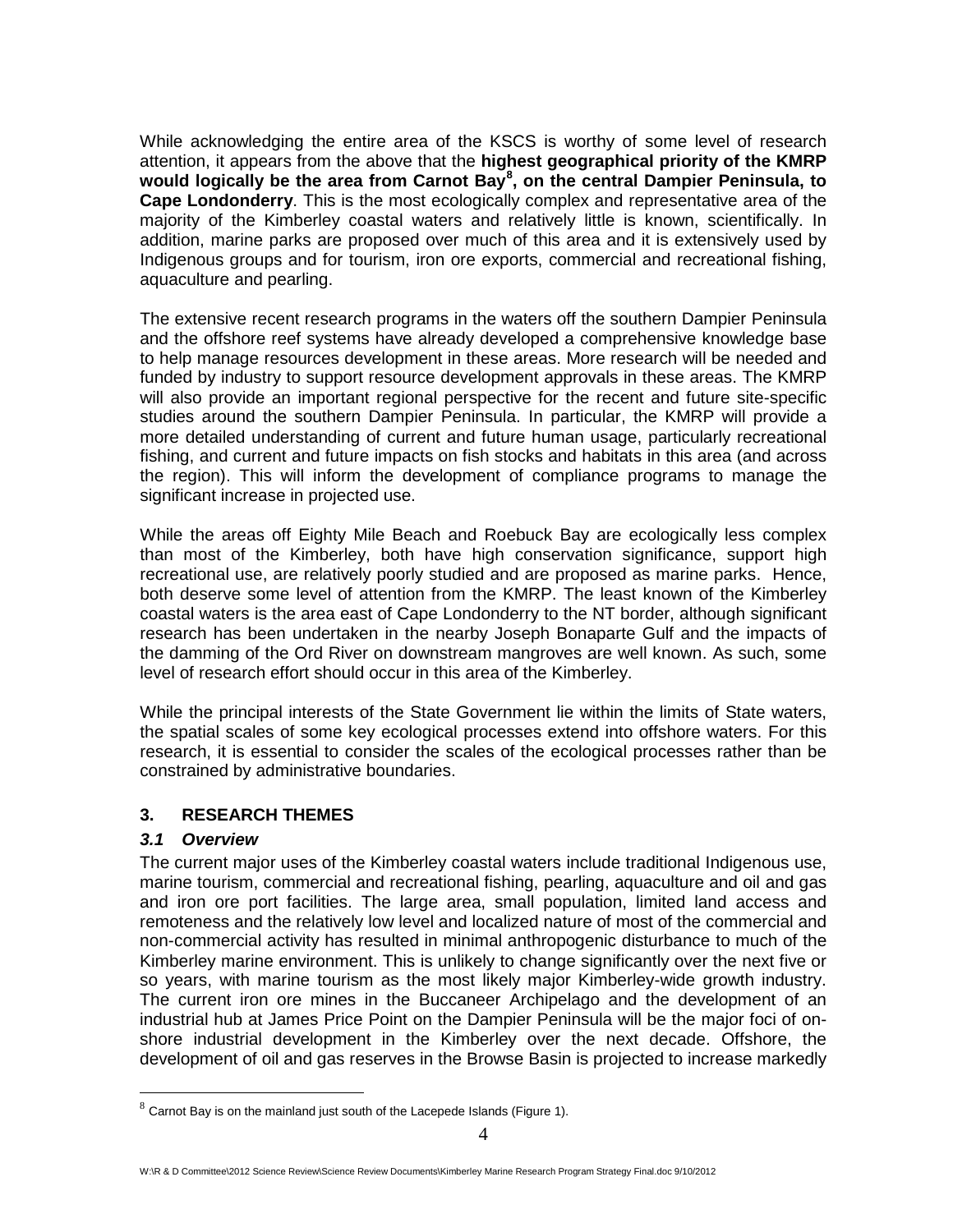over the next ten years and will be the focus of significant offshore resources development. The projected increase in the population of Broome to support the expansion of the resources industry and tourism is predicted to increase recreational use of Kimberley waters generally but particularly in the waters off Broome and along the northern Eighty Mile Beach and southern area of the Dampier Peninsula. Furthermore, the planned completion of a sealed road from Broome to One Arm Point is projected to increase recreational and tourism pressure on the marine resources off the northern Dampier Peninsula and in the Buccaneer Archipelago.

With consideration of the above, the Kimberley Marine Research Program Plan will focus on obtaining a regional perspective through two major areas of research:

- *Bio-physical and social characterization* to provide the foundational datasets required for marine park and marine resource management as well as better understanding and managing current human impacts; and
- *Understanding key ecosystem processes* to provide the scientific understanding of ecosystem functioning and response to a range of potential human impacts that are likely to arise in the future, including climate change.

The underlying logic of the above approach is that a more comprehensive description of the Kimberley marine ecosystems and the existing and future uses of this area will provide the necessary information and regional context needed to assess and manage the current impacts and risks to these resources. This knowledge base will also inform planning and management of the region's proposed marine parks, fisheries<sup>[9](#page-5-0)</sup> and the tourism industry. Building on the extensive existing knowledge of tropical ecosystem functioning in northern Australia, the proposed process studies will enhance the fundamental ecosystem understanding needed to better address a range of current and future pressures, including climate change, on this region.

The research will answer key questions directly relevant to the conservation and multipleuse management of this marine region and will be consistent with the management strategies outlined in the existing and proposed marine park management plans and the State Government's Kimberley Science and Conservation Strategy.

### *3.2 Research Themes*

As stated above, this document outlines a strategy for the Kimberley Marine Research Program. Commonwealth agency and university perspectives are broadly considered and further consideration will be via the direct consultation process to be undertaken in the development of the Kimberley Marine Research Program Plan. The proposed research themes are outlined below:

- 1. Habitat mapping, biological survey, marine fauna distributions and associated biodiversity assessments;
- 2. Characterization and predictive capacity of the nature and levels of human usage and potential impacts $10$ ;
- 3. Characterization, understanding and predictive capacity of key ecological processes;
- 4. Biological implications and potential adaptations to climate change;

<span id="page-5-0"></span> $9$  Including commercial and recreational fishing and pearling and aquaculture.

<span id="page-5-1"></span><sup>&</sup>lt;sup>10</sup> The proposed human use surveys undertaken as part of the KMRP will complement existing departmental programs of DEC and DOF which are also surveying human use for the planning and management of marine parks and the management of recreational fishing in the Kimberley.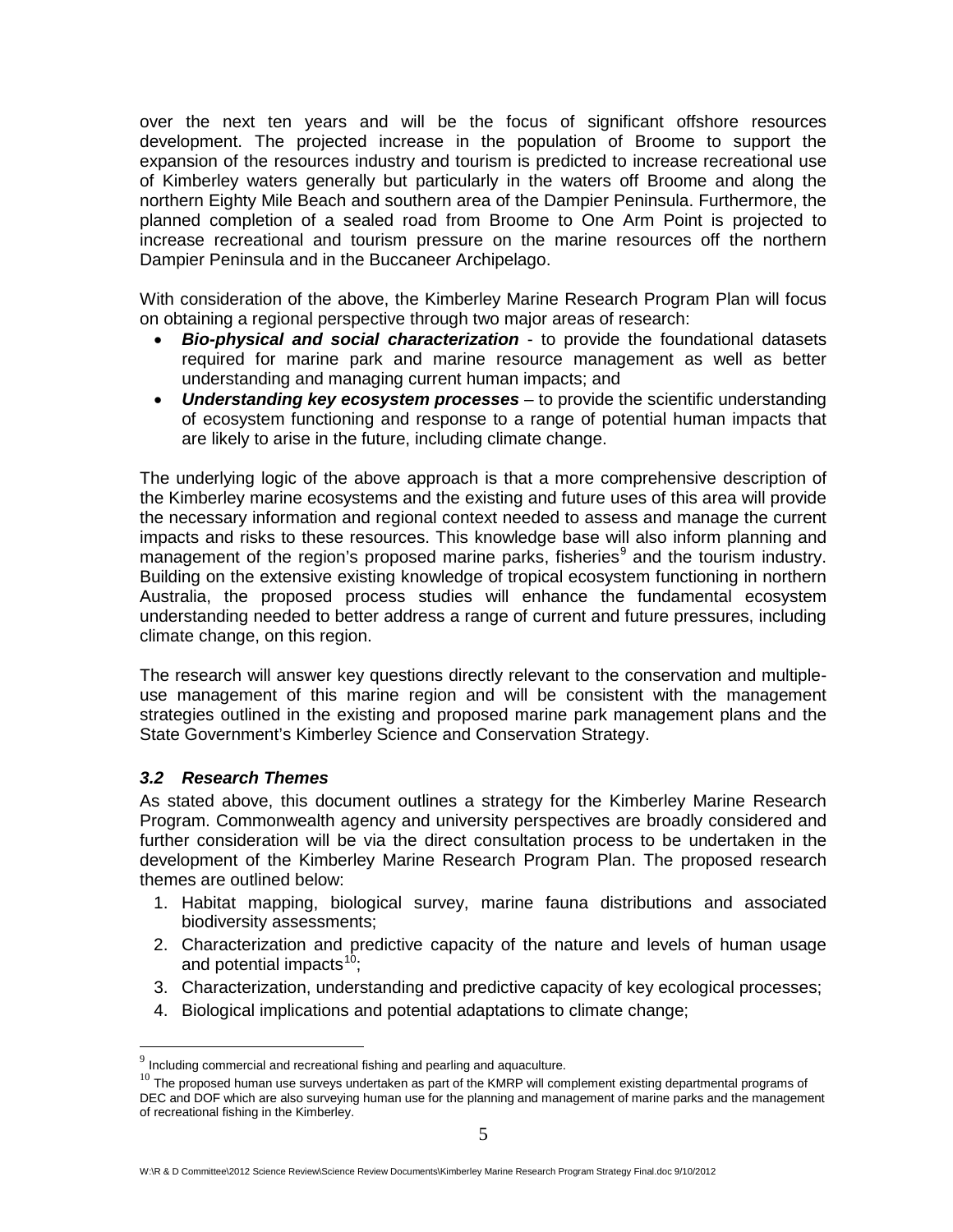- 5. Development of cost-effective indicators and methodologies for long-term monitoring, with a particular focus on remote sensing and 'ships of opportunity'; and
- 6. Understanding and applying Indigenous coastal knowledge for marine biodiversity conservation and resource management.

# **4. INDICATIVE FUNDING AND DURATION**

The indicative level and duration of research funding for each of the WAMSI KMRP research themes are shown below.

| Research<br>Theme | <b>Funding</b><br>(\$M) | <b>Duration</b><br>(yrs) | Links                                                                                                                                                                 |
|-------------------|-------------------------|--------------------------|-----------------------------------------------------------------------------------------------------------------------------------------------------------------------|
|                   | 5                       |                          | Proposed DEC/DoF marine park management programs; Theme 7;<br>AIMS/CSIRO surveys; WAM/Woodside biodiversity survey; Woodside<br>whale, turtle and habitat surveys etc |
| っ                 |                         |                          | DEC marine park planning programs; DoF recreational fishing surveys;<br>Coastwatch data; Marine tourism and pearling industries; coastal<br>Indigenous communities    |
| 3                 | 3                       |                          | <b>IMOS</b>                                                                                                                                                           |
|                   | 1.5                     | з                        | <b>IMOS</b>                                                                                                                                                           |
| 5                 |                         | 3                        | Proposed DEC marine park management programs; Themes 1, 2 and 3                                                                                                       |
| հ                 | 0.5                     |                          | Proposed DEC marine park management programs; Themes 1, 2 and 3                                                                                                       |
| Total             | 12                      |                          |                                                                                                                                                                       |

Additional State funding for marine research and monitoring in the Kimberley from marine park budgets includes:

- \$2.3 M over 6 years research funding to DoF for the Camden Sound Marine Park; and
- \$780,000 over 6 years monitoring funding to DEC for the Camden Sound and Eighty Mile Beach marine parks.

### **5. NOMINAL MANAGEMENT QUESTIONS/ISSUES**

The management questions/issues outlined below are indicative of the types of questions the Kimberley Marine Research Program will address. Specific management questions will be developed for each project to provide guidance in the formulation of the detailed project plans. This approach facilitates better knowledge transfer and uptake by managers on completion of the projects.

### *Theme 1*

- What is the regional distribution, extent, species composition and conservation significance of the major benthic marine habitats (e.g. coral reefs, filter-feeders, mangroves, sediment in-fauna, inter-tidal communities)?
- Where are the marine biodiversity 'hotspots'?
- What is the distribution, abundance and movement patterns of large threatened marine fauna populations (i.e. whales, snub-fin and humpback dolphins, turtles etc) that use these waters and what, when and where are their critical habitats?
- What environmental factors are 'driving' the above patterns and population characteristics?
- What is the current condition of finfish stocks/communities (targeted/non-targetted species)?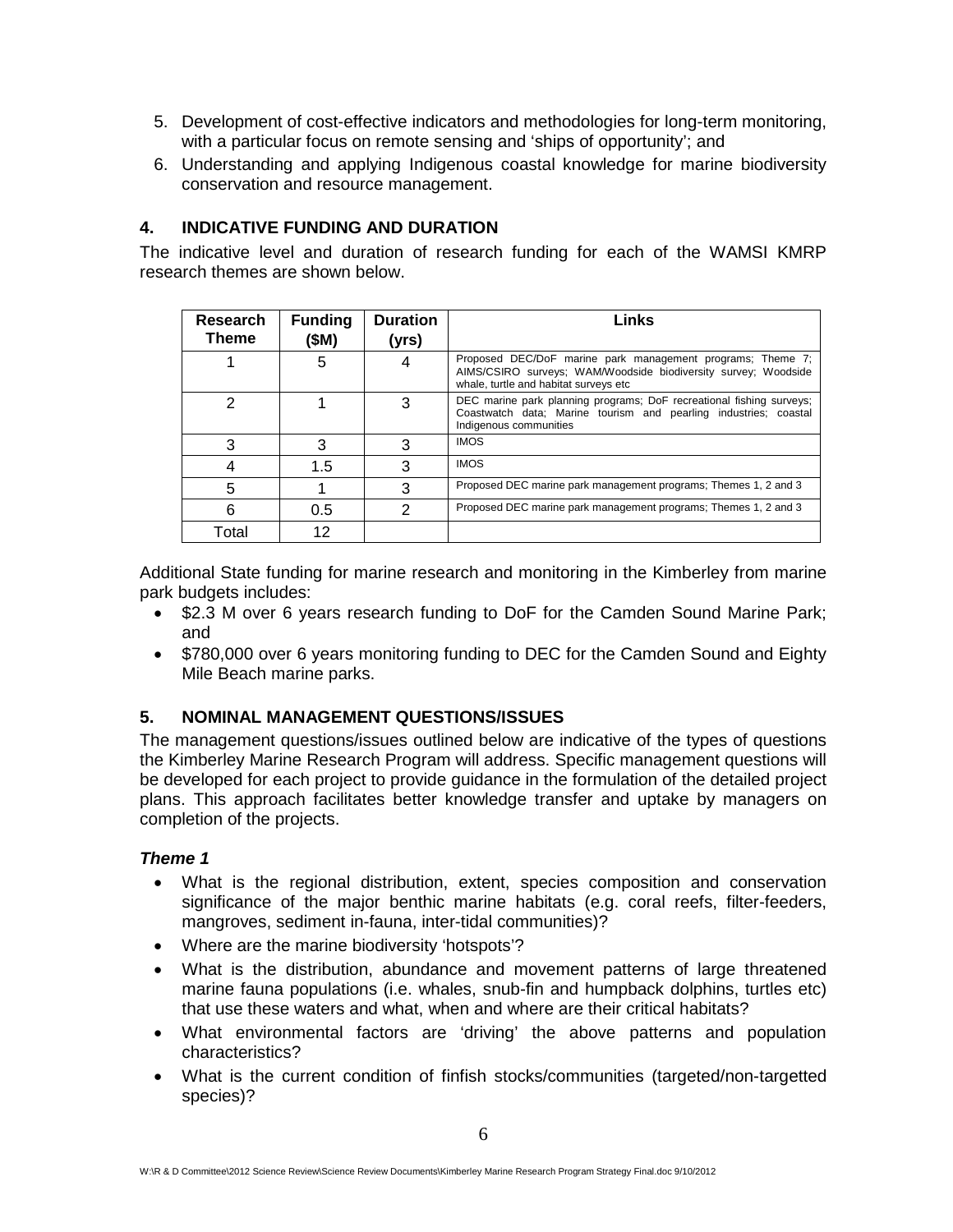• What is the current condition of other harvested species (e.g. dugong, turtle, trochus etc)?

## *Theme 2*

- What are the current and future patterns and trends of human use (including displaced effort and biosecurity<sup>[11](#page-7-0)</sup> risks)?
- What impacts and risks does this use pose to marine environment?
- What does the community value and what are their aspirations for the area?
- What are the anticipated effects of increased access to remote locations?

## *Theme 3*

- What biological communities and biophysical processes are 'driving' primary productivity and what is their relative importance?
- What is the physical and biological connectivity between different parts of the Kimberley coastal waters and between the offshore and coastal waters?
- What are the key catchment-ocean interactions and how do they impact on the ecology of the marine environment?

## *Theme 4*

- How will existing marine distributions change?
- What are good potential biological indicators of climate change?
- What are the stakeholders capacities and requirements for adapting to climate change?
- How have the coral reefs of the Kimberley developed over the Holocene and how does this knowledge help predict the impacts of climate change?

# *Theme 5*

- What species/communities can be used to assess marine biodiversity condition?
- What are good indicators of management efficiency and effectiveness?
- How can remote sensing be used to cost-effectively monitor the environment of the Kimberley?

### *Theme 6*

• How can Indigenous coastal knowledge be used to assist marine conservation and management programs?

# **6. EXPECTED OUTCOMES**

The expected outcomes are outlined below and are consistent with the Department of Commerce's Evaluation Framework for Science and Innovation Investments.

- Enhanced capacity to identify and manage current human impacts and predict risks;
- Improved capacity to plan and manage marine parks and reserves;
- Improved capacity to plan and manage tourism, recreational and commercial fisheries, pearling and aquaculture;

<span id="page-7-0"></span> $11$  The State Government allocated to DoF \$4.7 M per year for two years from 20011/12 for statewide aquatic biosecurity management.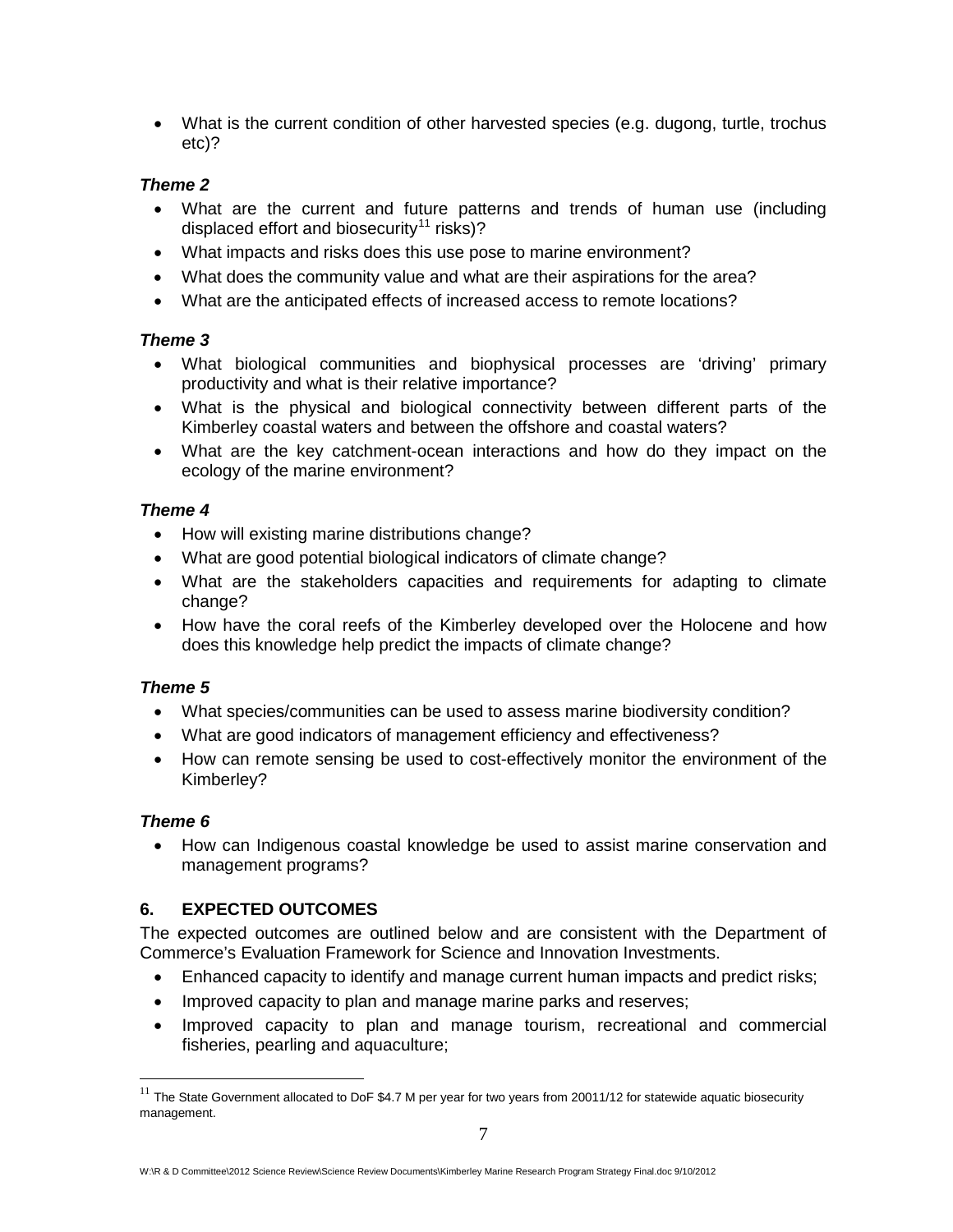- Improved regional understanding, context and relative conservation significance of the key marine biodiversity assets;
- Increased capacity to respond to and mitigate the impacts of oil spills;
- Increased capacity to assess the regional environmental significance of resource development projects ;
- Enhanced capacity to determine '*value for money*' and assess management efficiency and effectiveness of Government-funded conservation and management programs;
- Enhanced use of Indigenous knowledge and participation in marine management;
- Enhanced capacity to understand, adapt and mitigate climate change impacts;
- Improved community understanding and support for Government conservation and management programs;
- Improved links and collaboration between State and Commonwealth agencies, universities, industry and NGOs;
- Enhanced marine scientific capacity (including student training) in Western Australia; and
- Improved facilities and infrastructure for marine research and management in the Kimberley.

# **7. LINKS TO OTHER PROGRAMS**

A key element in the developing the Plan will be to gain a good understanding of recent, current and planned marine research in the Kimberley. A 'mapping' exercise of WAMSI partners is currently underway to develop this understanding. This process will help identify key research gaps and establish links with other organizations and programs. Some current initiatives and links are outlined below.

### *7.1 Government Programs*

State marine conservation and fisheries management programs and the Commonwealth Government's Regional Marine Planning process are currently underway in the waters off the Kimberley. In addition, the Western Australian Government has allocated \$15.2M over 4 years<sup>[12](#page-8-0)</sup>, from 2011/12, to DEC and DoF for the management of the proposed Camden Sound and Eighty Mile Beach marine parks. Funding for the proposed North Kimberley and Roebuck Bay marine parks will be considered in future State budgets. The marine parks funding is provided for the implementation of the strategies, including marine ecological and social research and monitoring, outlined in the marine park management plans. The development of the KMRP Plan will align with the funding allocated for marine science and monitoring in the marine park budgets to ensure the programs are integrated. A further \$1.105 M over 4 years from 2011/12 was also allocated to DoF for marine education in the Kimberley.

### *7.2 Integrated Marine Observing System*

The State Government budget included \$2.2M for IMOS in the Kimberley. This funding will be to provide further research infrastructure in the Kimberley and will contribute significantly to research themes 3 and 4.

### *7.3 Industry*

As outlined above, Woodside and the State and Commonwealth Governments have contributed to significant marine research off the Dampier Peninsular and at Scott Reef

<span id="page-8-0"></span> $12$  Further ongoing funding of \$3.7M p.a. will be provided from 2015/16.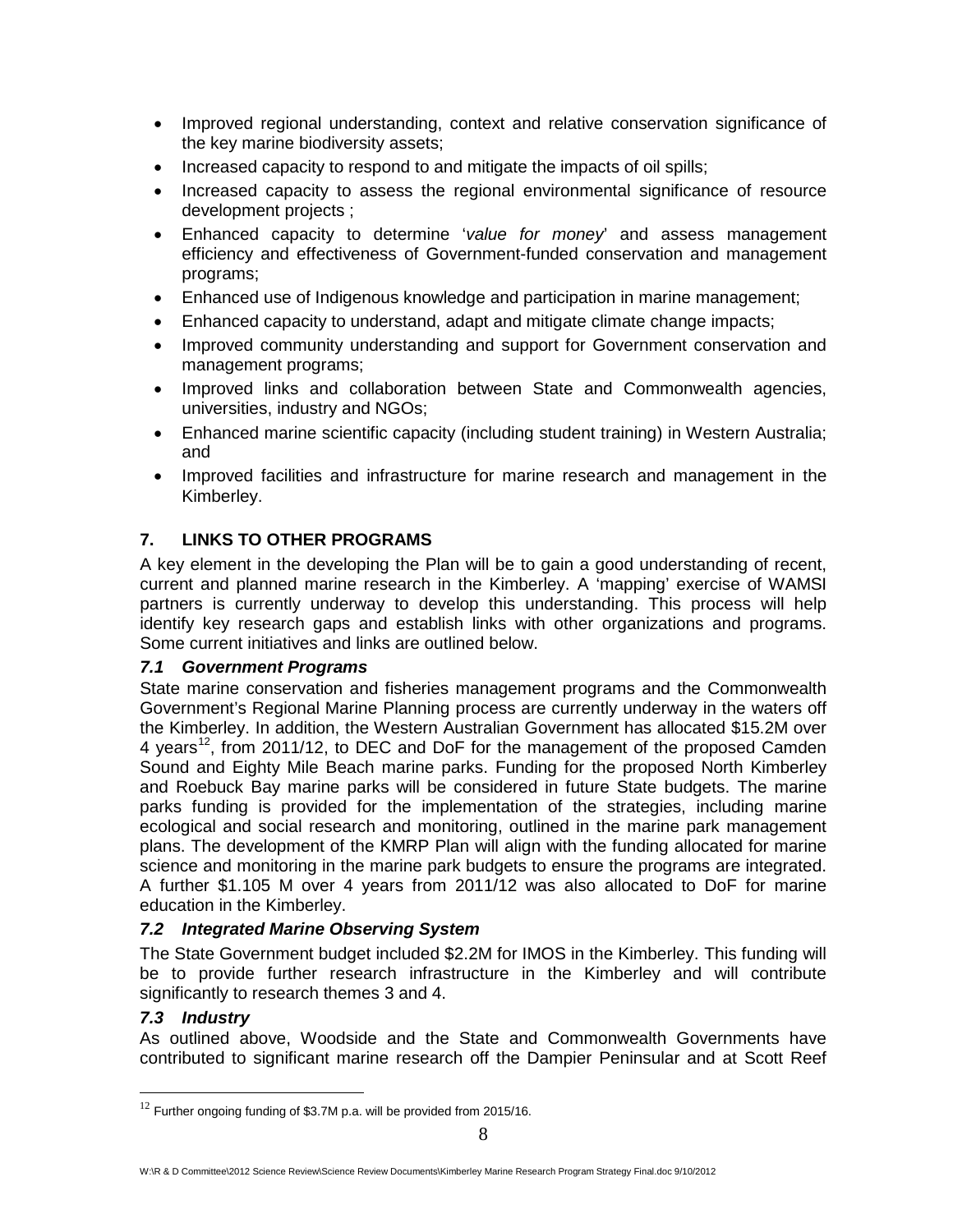over the past five years. Similarly, Inpex has undertaken extensive marine environmental research around and offshore from the Maret Islands, in the northern Kimberley, over the same period. Knowledge of the scope and outputs of these programs will be sought in the development of the KMRP Plan. Further marine environmental research off the Dampier Peninsula and offshore will be required and funded by industry to support the approvals process as specific development proposals undergo environmental impact assessment (EIA). Furthermore, the EIA conditional approvals process will impose marine monitoring requirements and, potentially, environmental offsets that will likely include marine research.

### *7.4 Other*

Other organizations and initiatives in the Kimberley include other State Government Departments, Customs, Coastwatch, the Australian Navy, Commonwealth Regional Marine Planning processes, Indigenous Protected Area programs and international initiatives, such as ATSEA, will be considered in the development of the KMRP Plan.

### **8. LOGISTICS**

The remoteness and inaccessibility of much of the coastal waters of the Kimberley means that research vessel access is the only option for many types of research in these areas and routine access to the AIMS vessel RV Solander and other suitable vessels will be critical. The presence of research facilities on the mainland at Cygnet Bay, on the northern Dampier Peninsula, will be potentially very useful for a range of studies, particularly process research. Research facilities in Kuri Bay are also likely to be useful provided reliable access by air is routinely available. Fisheries and marine park patrol boats and Customs and naval vessels also provide opportunities to be used as research platforms.

Overcoming the logistic constraints to deliver the strategic research outcomes from the KMRP will depend, therefore, upon the goodwill, good planning, co-operation and collaboration and sharing of research and management (e.g. marine park and fisheries patrol vessels) infrastructure between the participating organizations. Co-ordination will be the key to success. A clear, transparent and equitable process to develop the KMRP projects and allocate funding will also be a key element in fostering the necessary goodwill from the outset.

### **9. PROCESS TO DEVELOP THE KIMBERLEY MARINE RESEARCH PROGRAM PLAN, PROJECT PLANS AND AGREEMENTS**

The process and timeline to develop and approve the Kimberley Marine Research Program Plan, project plans and project agreements is outlined below and the major milestones are summarized in section 10. The timeline is predicated on the assumption that it does not compromise co-investment by WAMSI partners and will help ensure research projects begin by mid-2012 or earlier.

- 1. WAMSI Board appoints the interim Kimberley Marine Research Program Node Leader;
- 2. Undertake a 'mapping' exercise of recent (last 5 years), current and planned (next five years) marine research in the Kimberley;
- 3. Develop a draft *Kimberley Marine Research Program Strategy*;
- 4. Consider the Commonwealth research agencies response to December 2010 State Marine Research Priorities document;